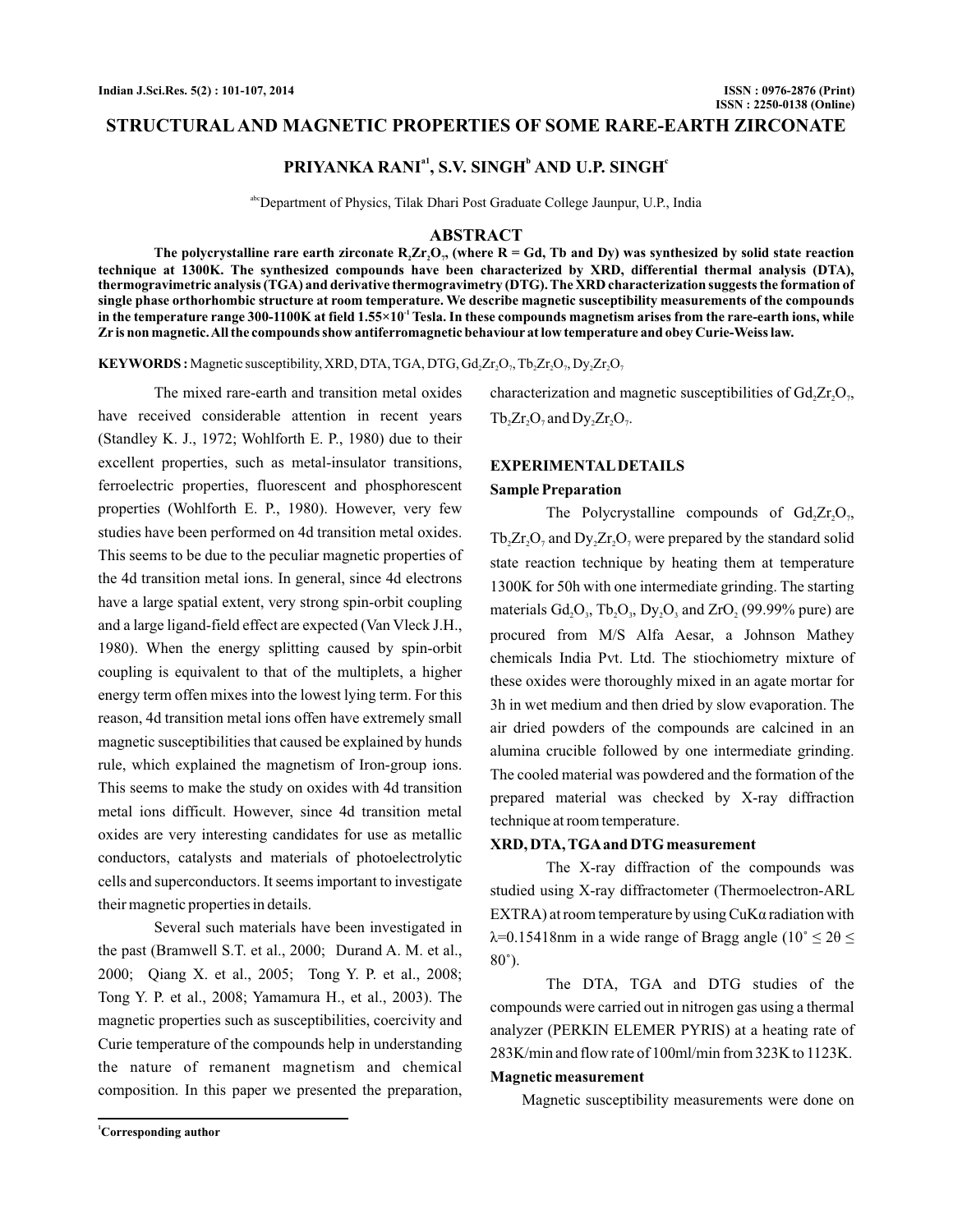

**Figure 3 : Room Temperature XRD pattern of**  $Dy_2Zr_2O_r$ **.** 

102 **Indian J.Sci.Res.5(2) : 101-107, 2014**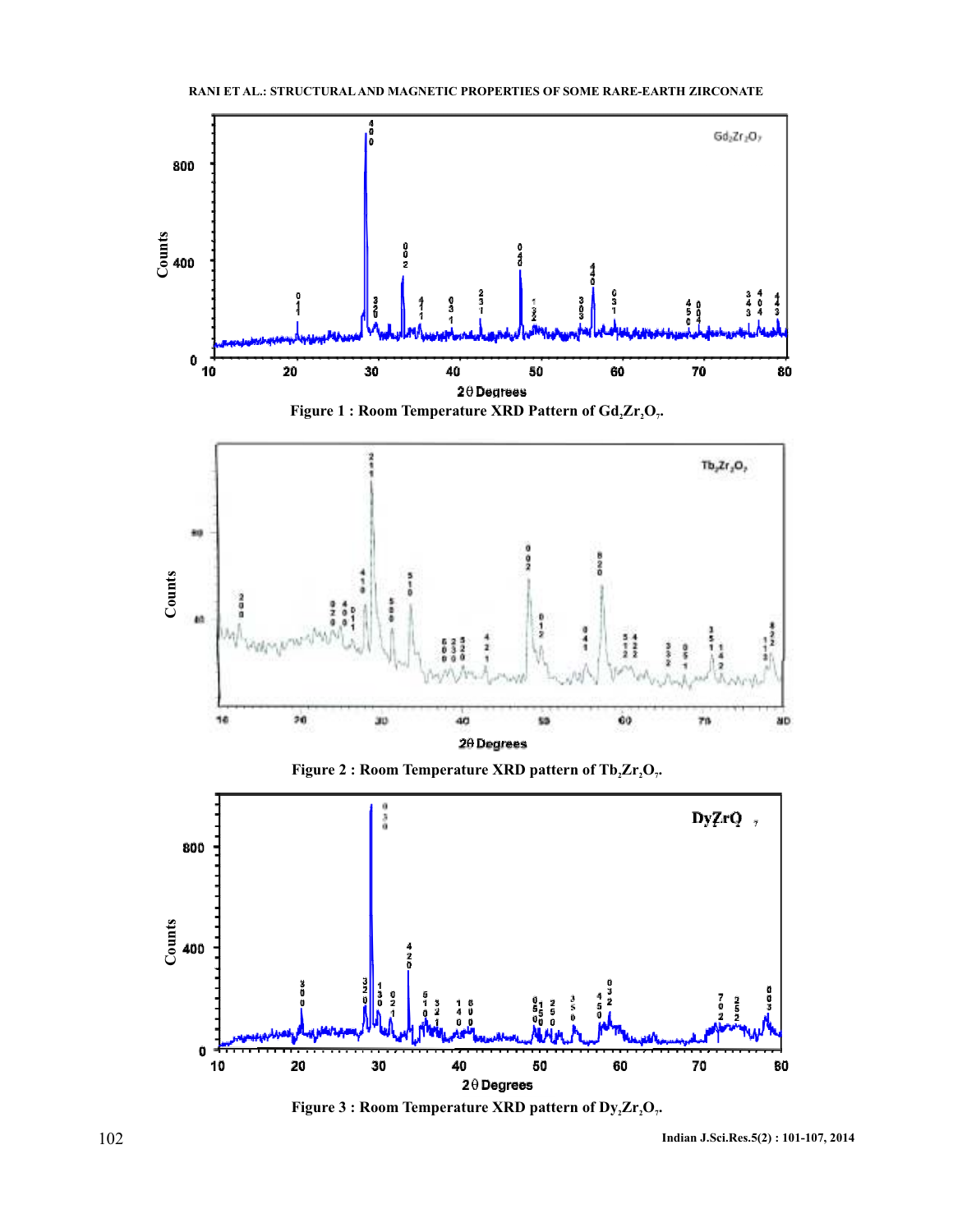









**Figure 6: DTA, TGA and DTG curves of**  $Dy_2Zr_2O_r$ **.**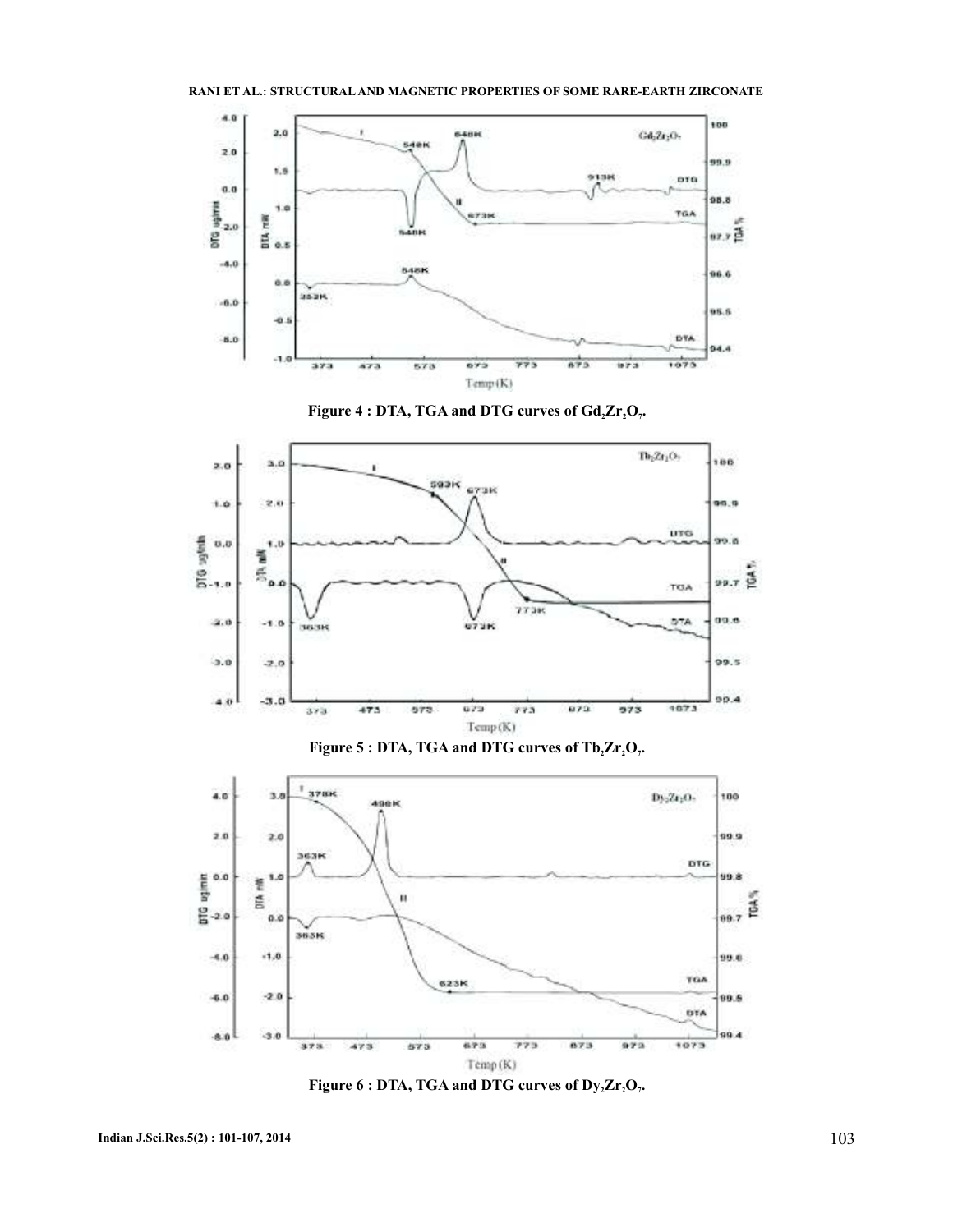

**Figure 7** : Variation of Inverse of Molar Magnetic Susceptibility ( $\chi_M^{-1}$ ) With Absolute Temperature of Gd<sub>2</sub>Zr<sub>2</sub>O<sub>7</sub>.



**Figure 8: Variation of Inverse of Molar Magnetic Susceptibility (** $\chi_M^{-1}$ **) With Absolute Temperature of Tb<sub>2</sub>Zr<sub>2</sub>O<sub>7</sub>.** 



**Figure 9: Variation of Inverse of Molar Magnetic Susceptibility (** $\chi_M^{-1}$ **) With Absolute Temperature of Dy<sub>2</sub>Zr<sub>2</sub>O<sub>7</sub>.**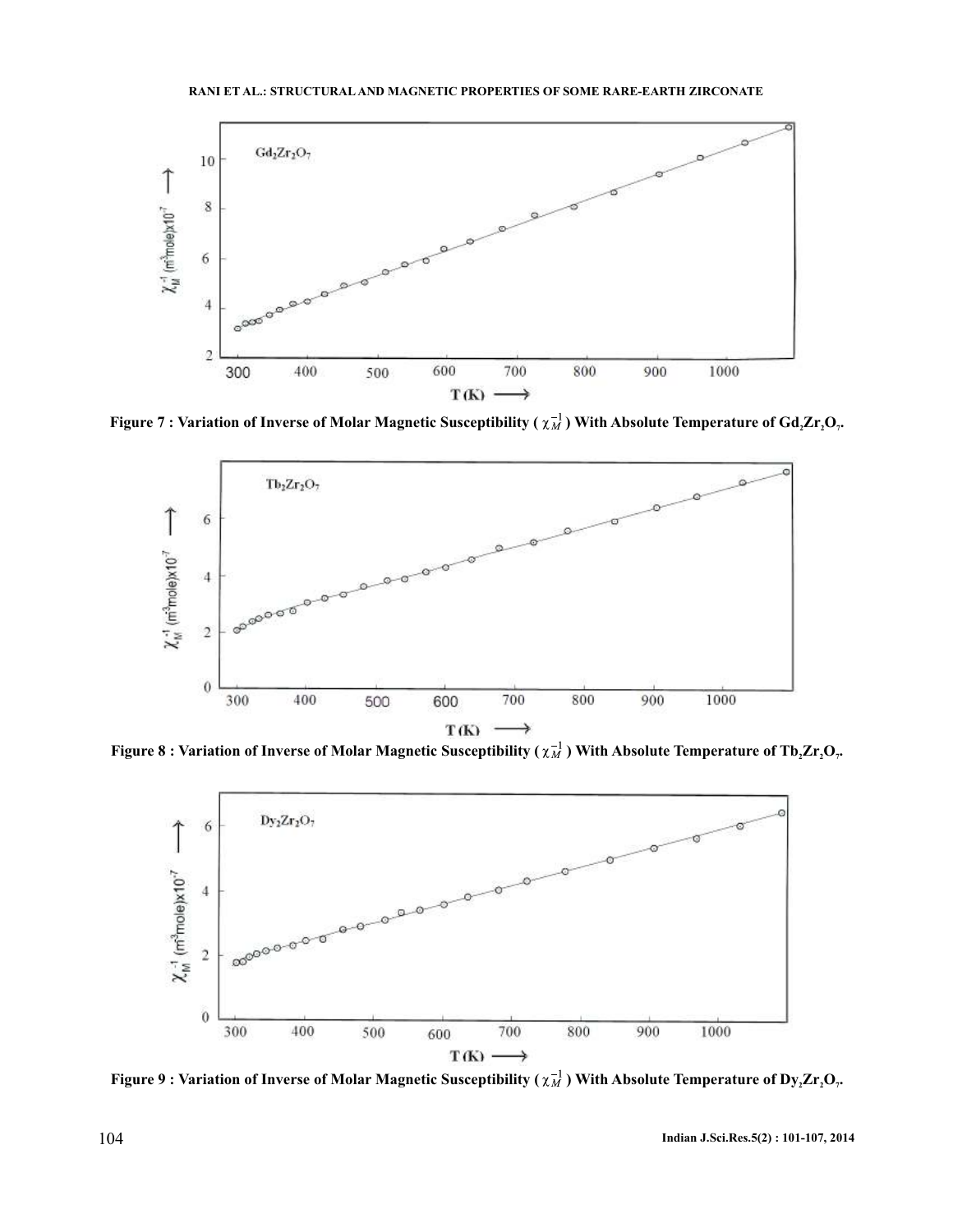#### **RANI ET AL.: STRUCTURAL AND MAGNETIC PROPERTIES OF SOME RARE-EARTH ZIRCONATE**

|               |              | <b>Lattice Parameters</b> |        |                |
|---------------|--------------|---------------------------|--------|----------------|
| Compounds     | Unit Cell    | a <sub>0</sub>            | $b_0$  | c <sub>0</sub> |
|               |              | (nm)                      | (nm)   | (nm)           |
| $Gd_2Zr_2O_7$ | Orthorhombic | 1.2496                    | 0.7652 | 0.5416         |
| $Tb_2Zr_2O_7$ | Orthorhombic | 1.4162                    | 0.7400 | 0.3748         |
| $DyZr_2O_7$   | Orthorhombic | 1.3077                    | 0.9228 | 0.3663         |

**Table 1: Structural Parameters of Orthorhombic Unit Cell**

powdered samples using Faraday´s method (Bates L. F., 1951; Thakur A. N. et al., 1997).  $Gd_2(WO_4)$ , has been used for standardization.

## **RESULTSAND DISCUSSION**

The room temperature XRD patterns of the calcined sample are shown in Figures. (1-3). The sharp and single diffraction peaks of the sample suggest the formation of a single phase compound. The  $d_{\scriptscriptstyle{hkl}}$  value has been calculated by using relation [4].

$$
d_{hkl} = \frac{\lambda}{2Sin\theta}
$$
 (1)

From these values of  $d_{nk}$ , structure of the studied compounds was resolved using usual procedure. All the peaks have been assigned with proper <sub>hkl</sub> planes. Finally a unit cell in orthorhombic system are selected for which ∑∆d  $= \sum (d_{obs} - d_{cal})$  was found to be minimum. A good agreement between observed and calculated d-values support for correctness of selected crystal system and unit cell parameters. The unit cell parameters of the compounds are given in Table 1.

The DTA, TGA and DTG trace of  $R_2Zr_2O_7$ compounds are shown in Figs. (4-6). The DTA trace of  $Gd_2Zr_2O_7$  show endothermic peak at 353K and exothermic peak at 548K. The corresponding TGA trace show weight loss in two successive steps. The first step of weight losses 0.07% is from 323K to 548K may be due to removal of absorbed water and other gaseous species. The second step of weight loss 0.195% is from 548K to 673K and above 673K the compound is stable. The DTG trace show maximum rate of mass change at 548K and 648K.

The DTA trace of  $Tb_2Zr_2O_7$  show endothermic peak at 363K and 673K. The corresponding TGA trace shows weight loss in two successive steps. The amount of weight loss in the two steps are 0.07% and 0.27% respectively and above 773K the compound is stable. The DTG trace show maximum rate of mass change at 673K.

The DTA trace of  $\text{Dy}_2\text{Zr}_2\text{O}_7$  show endothermic at 363K. The corresponding TGA trace show weight loss in two successive steps. The amount of weight loss in two steps are 0.015% and 0.475% respectively and above 623K the compound is stable. The DTG trace show maximum rate of mass change at 498K.

The magnetic susceptibility measurement of all the studied compound was done in heating and cooling cycle. No hysteresis was observed and  $\chi_M$  values were found to be same in heating and cooling cycles, although a small loss of weight is detected for all the compounds in heating cycle may be due to presence of moisture. The results are shown in Figures. (7-9) as  $\chi_M$  vs T plots. It is seen from these figures that at higher temperature the  $\chi_M^{-1}$  vs. T plots are linear and obey Curie-Weiss law and expressed by the relation [4].

$$
\chi_M^{-1} = \frac{T - \theta_p}{\overline{C}_M} \tag{2}
$$

Where  $\theta$ p is paramagnetic Curie temperature and is the molar Curie constant

All the studied compounds are magnetically simple because magnetism arises from the trivalent rare earth ions i.e. the magnetic interaction exists in these compounds is  $R^{+3}$  -  $R^{+3}$  (R-rare-earth). Thus at temperature much higher than ordering temperature the molar magnetic susceptibility of all these compounds can be approximated by the relation (Thakur Y. P. et al., 1997).

$$
\chi_{\rm M} = \frac{N\mu_0\mu_\beta^2}{3k} \left[ \frac{\overline{p}^2}{T - \theta_p} \right]
$$
 (3)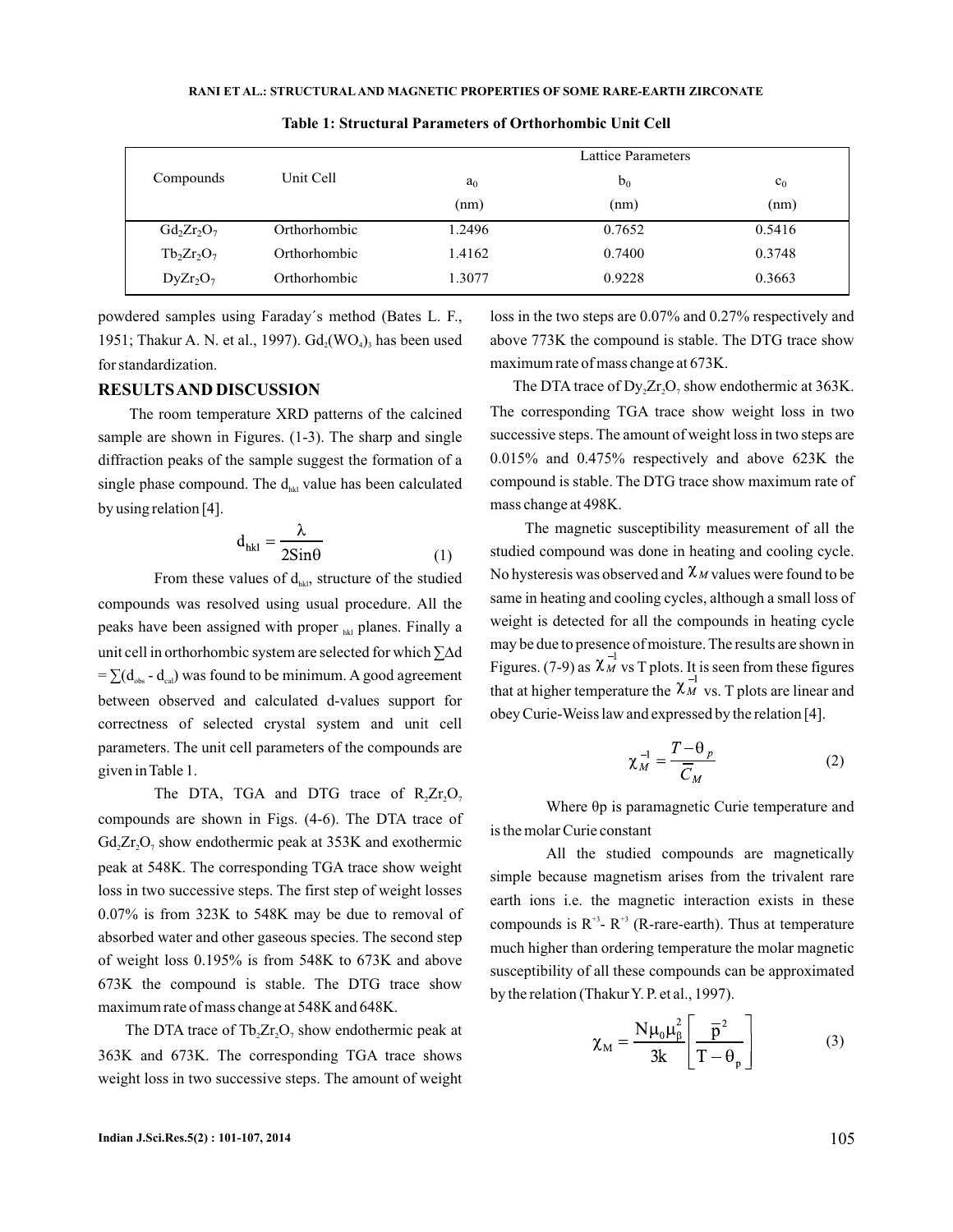Where N is Avagadro number,  $\mu$ B is Bohr magneton,  $\mu_0$  is permeability constant,  $k$  is Boltzmann constant,  $\bar{p}$  magneton numbers of magnetic ions R<sup>+3</sup> ions and p is the paramagnetic Curie temperature. θ

We can write above equation as

$$
\chi_{\mathbf{M}}^{-1} = \frac{3\mathbf{k}(\mathbf{T} - \boldsymbol{\theta}_{\mathbf{p}})}{\mathbf{N}\boldsymbol{\mu}_{0}\boldsymbol{\mu}_{\beta}^{2}\overline{\mathbf{p}}^{2}}
$$
(4)

Comparing eq<sup>n</sup>(2) & (4) we have

$$
\overline{C}_{M} = \frac{N\mu_{0}\mu_{\beta}^{2}\overline{p}^{2}}{3k}
$$

This yield

$$
\overline{p} = \left[\frac{3k\overline{C}_{\rm M}}{N\mu_0\mu_\beta^2}\right]^{1/2} \tag{5}
$$

The experimental value of  $\bar{p}$  can be evaluated from the value of  $C_M$  obtained from  $\chi_M^{-1}$  vs T plot. The theoretical value of has been already known. The theoretical and experimental values of with magnetic ions are given in Table 2 and the values of  $\theta p$  and are given in Table 3.

It is seen from the table that there is a good agreement between theoretical and experimental values of, which shows that ionic moment involved in the

magnetization process concern the tripositive rare earth ions.

The values of  $\theta$ p are negative for studied compounds suggesting a possible antiferromagnetic ordering of these compounds at lower temperature. However, such small values of  $\theta p$  can also be due purely to the crystal field effect with a little contribution from simple dipole-dipole interaction between the magnetic ions.

### **CONCLUSION**

XRD studies confirm that the studied compounds have single phase orthorhombic structure at room temperature. DTA, TGA and DTG studies show that the compounds are stable above certain temperature. The high temperature magnetic measurement shows the magnetic ions contribute towards magnetic susceptibility as per their effective magneton number. All the studied compounds obey Curie-Weiss law behaviour at higher temperature. They have negative value of paramagnetic Curie temperature indicating antiferromagnetic ordering at lower temperature.

Table 2 : Magnetic Ion With Theoretical and Experimental Value of Average Magneton Number ( $\overline{\rho}$ ) **of the Studied Compounds.**

| Compounds     | Magnetic ion | Theoretical value | Experimental value |
|---------------|--------------|-------------------|--------------------|
| $Gd_2Zr_2O_7$ | $Gd^{3+}$    | 7.94              | 7.91               |
| $Tb_2Zr_2O_7$ | $Tb^{3+}$    | 9.72              | 9.68               |
| $Dy_2Zr_2O_7$ | $Dy^{3+}$    | 10.65             | 10.42              |

|  | Table 3 : Paramagnetic Curie Temperature ( $\theta$ p) and Molar Curie Constant ( $C_{\mathcal{M}}$ ) of the Studied Compounds. |  |  |  |
|--|---------------------------------------------------------------------------------------------------------------------------------|--|--|--|
|--|---------------------------------------------------------------------------------------------------------------------------------|--|--|--|

| Compounds     | $\theta_{p}$<br>(K) | $\overline{C}_M \times 10^5$<br>$(m^3 K \text{ mole}^1)$ |
|---------------|---------------------|----------------------------------------------------------|
| $Gd_2Zr_2O_7$ | $-23$               | 9.80                                                     |
| $Tb_2Zr_2O_7$ | $-37$               | 14.63                                                    |
| $Dy_2Zr_2O_7$ | $-12$               | 17.73                                                    |